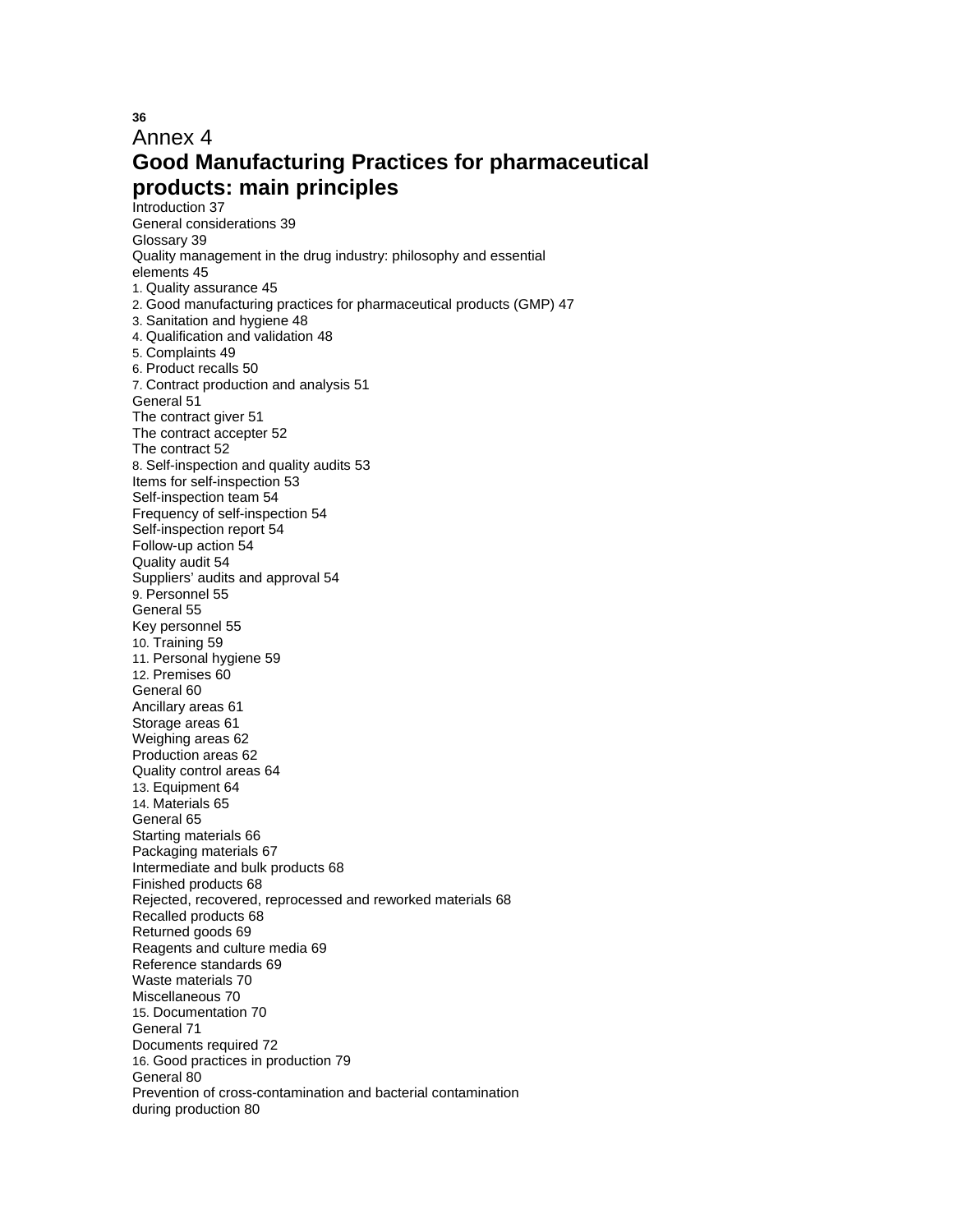Processing operations 81 Packaging operations 82 17. Good practices in quality control 84 Control of starting materials and intermediate, bulk and finished products 85 Test requirements 86 Batch record review 87 Stability studies 88 References 88

**45** 

## **Quality management in the drug industry: philosophy and essential elements**<sup>1</sup>

In the drug industry at large, quality management is usually defined as the aspect of management function that determines and implements the "quality policy", i.e. the overall intention and direction of an organization regarding quality, as formally expressed and authorized by top management.

The basic elements of quality management are:

— an appropriate infrastructure or "quality system", encompassing the organizational structure, procedures, processes and resources;

— systematic actions necessary to ensure adequate confidence that a product (or service) will satisfy given requirements for quality.

The totality of these actions is termed "quality assurance". Within an organization, quality assurance serves as a management tool. In contractual situations, quality assurance also serves to generate confidence in the supplier.

The concepts of quality assurance, GMP and quality control are interrelated aspects of quality management. They are described here in order to emphasize their relationship and their fundamental importance to the production and control of pharmaceutical products.

## 1. **Quality assurance**

1.1 *Principle.* "Quality assurance" is a wide-ranging concept covering all matters that individually or collectively influence the quality of a product. It is the totality of the arrangements made with the object of ensuring that pharmaceutical products are of the quality required for their intended use. Quality assurance therefore incorporates GMP and other factors, including those outside the scope of this guide such as product design and development.

1.2 The system of quality assurance appropriate to the manufacture of pharmaceutical products should ensure that:

(a) pharmaceutical products are designed and developed in a way that takes account of the requirements of GMP and other

#### **46**

1 This is a code governing the testing of chemicals to obtain data on their properties and ensuring safety with respect to human health and the environment. It is different from that described in "Good laboratory practices in governmental drug control laboratories"

in the Thirtieth report of the WHO Expert Committee on Specifications for Pharmaceutical Preparations (WHO Technical Report Series, No. 748, 1987, Annex 1).

associated codes such as those of good laboratory practice (GLP)1 and good clinical practice (GCP); (b) production and control operations are clearly specified in a written form and GMP requirements are adopted;

<sup>1</sup> Good manufacturing practices for pharmaceutical products, Part One. In: WHO Expert Committee on Specifications for Pharmaceutical Preparations. Thirty-second report. Geneva, World Health Organization, 1992, Annex 1 (WHO Technical Report Series, No.823).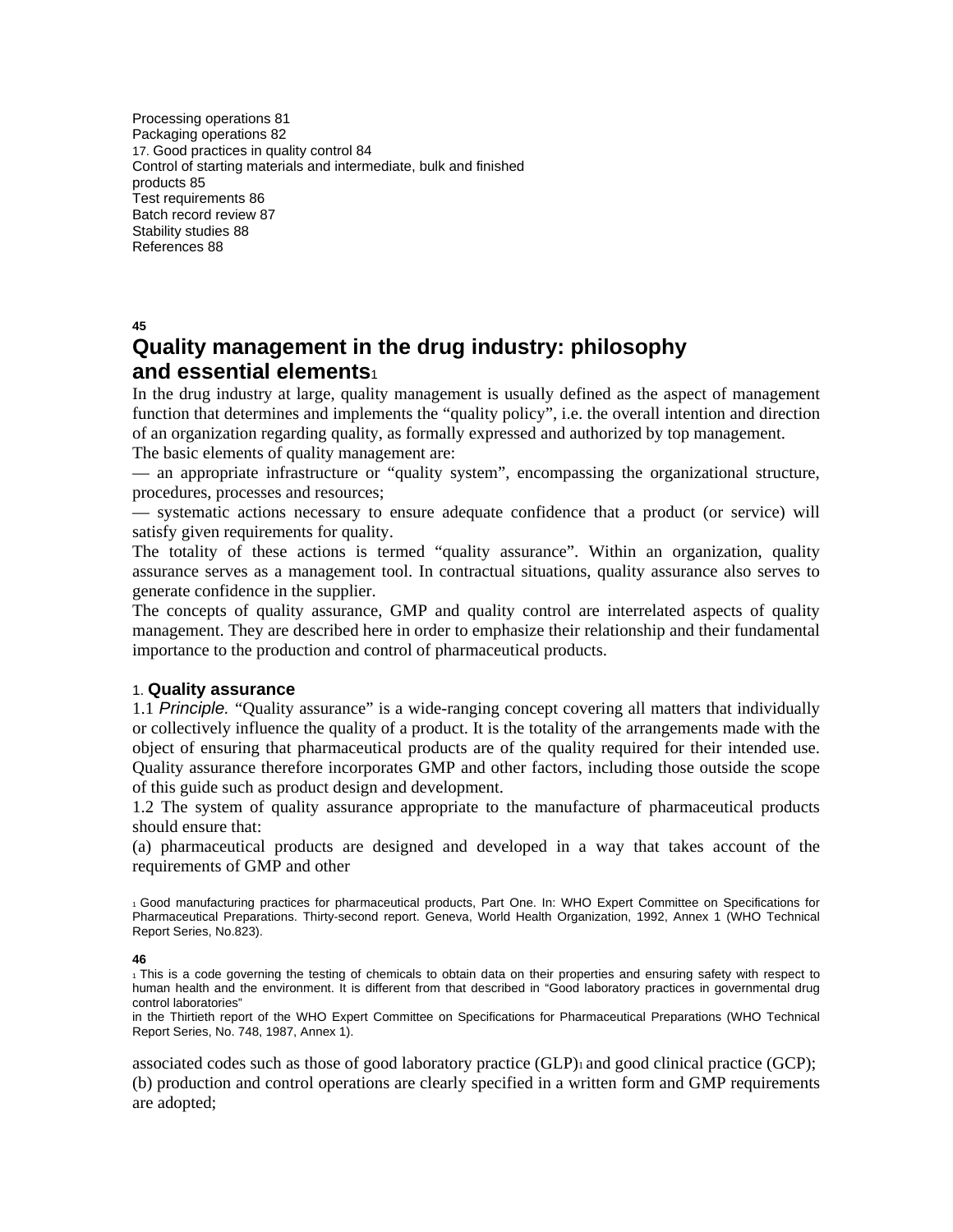(c) managerial responsibilities are clearly specified in job descriptions;

(d) arrangements are made for the manufacture, supply and use of

the correct starting and packaging materials;

(e) all necessary controls on starting materials, intermediate products, and bulk products and other in-process controls, calibrations, and validations are carried out;

(f) the finished product is correctly processed and checked, according to the defined procedures;

(g) pharmaceutical products are not sold or supplied before the authorized persons (see also sections 9.11 & 9.12) have certified that each production batch has been produced and controlled in accordance with the requirements of the marketing authorization and any other regulations relevant to the production, control and release of pharmaceutical products;

(h) satisfactory arrangements exist to ensure, as far as possible, that the pharmaceutical products are stored by the manufacturer, distributed, and subsequently handled so that quality is maintained throughout their shelf-life;

(i) there is a procedure for self-inspection and/or quality audit that regularly appraises the effectiveness and applicability of the quality assurance system;

(j) deviations are reported, investigated and recorded;

(k) there is a system for approving changes that may have an impact on product quality;

(l) regular evaluations of the quality of pharmaceutical products should be conducted with the objective of verifying the consistency of the process and ensuring its continuous improvement.

1.3 The manufacturer must assume responsibility for the quality of the pharmaceutical products to ensure that they are fit for their intended use, comply with the requirements of the marketing authorization and do not place patients at risk due to inadequate safety, quality or efficacy. The attainment of this quality objective is the responsibility of senior management and requires the participation and commitment of staff in many different departments and at all levels within the

company, the company's suppliers, and the distributors. To achieve the quality objective reliably there must be a comprehensively designed and correctly implemented system of quality assurance incorporating GMP and quality control. It should be fully documented and its effectiveness monitored. All parts of the quality assurance system should be adequately staffed with competent personnel, and should have suitable and sufficient premises, equipment, and facilities.

## **48**

## 4. **Qualification and validation**

4.1 In accordance with GMP, each pharmaceutical company should identify what qualification and validation work is required to prove that the critical aspects of their particular operation are controlled.

4.2 The key elements of a qualification and validation programme of a company should be clearly defined and documented in a validation master plan.

4.3 Qualification and validation should establish and provide documentary evidence that:

(a) the premises, supporting utilities, equipment and processes have been designed in accordance with the requirements for GMP (design qualification or DQ);

(b) the premises, supporting utilities and equipment have been built and installed in compliance with their design specifications (installation qualification or IQ);

(c) the premises, supporting utilities and equipment operate in accordance with their design specifications (operational qualification or OQ);

(d) a specific process will consistently produce a product meeting its predetermined specifications and quality attributes (process validation or PV, also called performance qualification or PQ).

4.4 Any aspect of operation, including significant changes to the premises, facilities, equipment or processes, which may affect the quality of the product, directly or indirectly, should be qualified and validated.